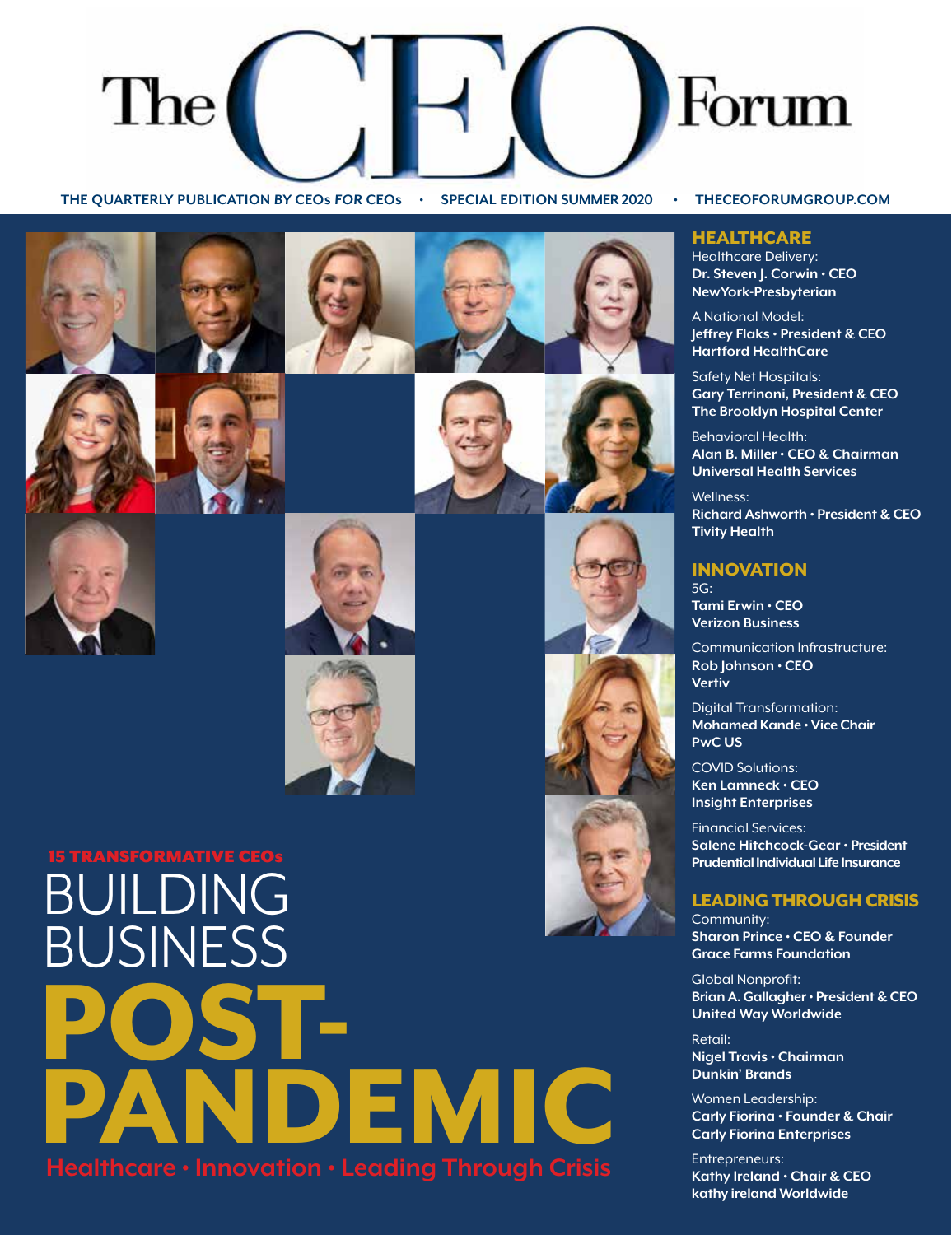## **Sharon Prince** CEO & Founder **Grace Farms Foundation**



*Designed by SANAA, the River building was created as a porous platform for the work of Grace Farms Foundation. Structurally, the building of glass, concrete, steel, and wood is in essence a single long roof, which seems to float above the surface of the ground as it twists and turns across the landscape. (Photo: Dean Kaufman)*



*The CEO Forum Group has selected Sharon Prince and Grace Farms Foundation for the 2020 Transformative CEO Award in Leading Through* 

*Crisis in the category of Community. This has been bestowed for the unprecedented heroic efforts in delivering 1.5 million PPE during COVID-19, and for creating the system of five integrated foundations – nature, arts, justice, community and faith – which provide a unique, scalable model for comprehensive response for this and future crises.* 

## Robert Reiss: Grace Farms is a different model than any community organization I have seen globally. As the founder, describe your original vision.

Sharon Prince: Well Robert, I always believe that the possibilities for Grace Farms are as open as its 80-acre landscape in New Canaan, Connecticut. When we founded Grace Farms, which is in proximity to New York City and other municipalities, the first question that we asked was, "what could we do here that cannot be done elsewhere in the world to advance good?" Then the idea for Grace Farms germinated when an architect friend of mine said, "space communicates." This was profound to me that space could communicate a set of values, and, I surmised, could advance good for years to come.

So Grace Farms was envisioned as a new kind of public place, to be a peaceful respite and an active community in tandem where new outcomes could emerge. Grace Farms' open, porous architecture is designed to break down bar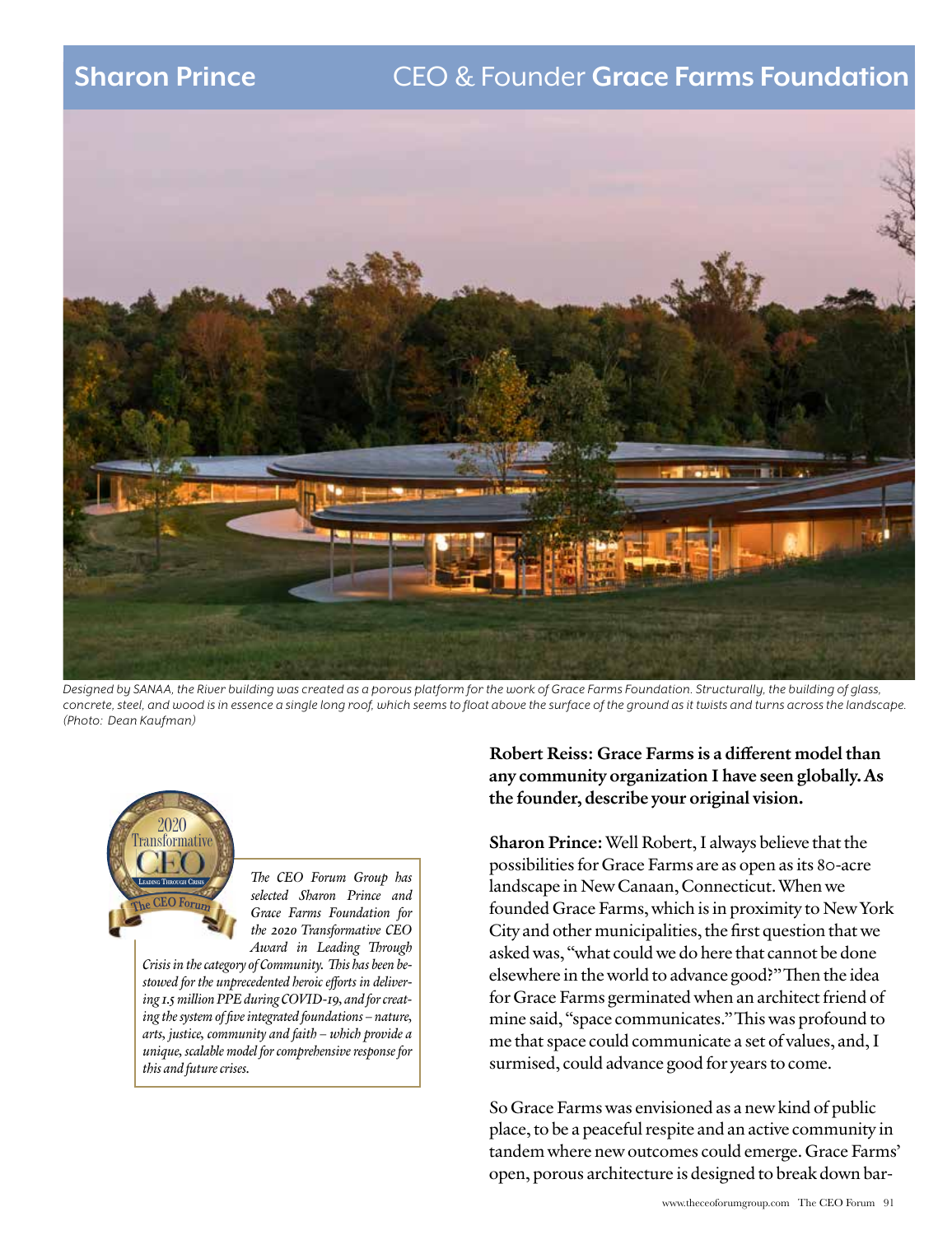riers between people and sectors, and invites us to pause and reflect, while also encouraging engagement with our five initiatives: nature, arts, justice, community and faith. We started with a clean slate to think about "what could we contribute to human flourishing?" These five initiatives are part of our answer.

The curvilinear River building became the three-dimensional expression of our vision. It is embedded in nature and creates this hopeful space for inquiry and restorative work. And we also invite the public, private and government sectors to create not only a diverse place, but a setting in which to bring forth diverse thought that can lead to actionable and authentic systemic solutions to today's most pressing humanitarian issues. It sounds highly aspirational, and it really is.

There are many thoughtful perspectives and people are participating alongside of us because we're an open, publicly available space. So it's not just the private sector participating. It's quite different to be in a place where we have both the private and the public sectors come. The public can come just take a walk and have a meal or nonprofits, corporations and organizations like the United Nations University come together multi-sectorally for convenings at Grace Farms.

Our important stake in the ground in terms of justice is to disrupt modern-day slavery and gender-based violence.

## How did your five initiatives position you to tackle some of the local and global challenges created by the COVID-19 crisis?

Our leadership is quite unique, and we also had the breadth and depth of our full team. When you talk about the COVID crisis, it's about caring for our community, the value of dignity of our community, and the health and care of our community, and I'd like to backtrack for one second, because in addition to the COVID pandemic, we are in another current crisis now.

At Grace Farms, we've addressed the systemic effects of race in American memory. All that work that we've done in terms of the supply chain and how it relates to human trafficking is that we have transnational supply chain

## "Our important stake in the ground in terms of justice is to disrupt modern-day slavery and gender-based violence."

expertise. We also have been examining contemporary issues like modern-day slavery, that is also linked to systemic racism. So, all of these issues and initiatives go together and they might not seem like they normally would. By inviting our five initiatives to tackle contemporary issues from various perspectives and knowledge, which also happens to include expertise in supply chains and human trafficking, we were more ready than we knew to respond to the pandemic.. If you don't have those conversations, if you don't have investigations, a diverse team trying to do the right thing along the way, when the crisis hits, there's no foundation there.

## So the reason you're able to give so much is because of the integration of these five elements. That's the secret sauce, it's the whole continuum. It's comprehensive, it's universal?

Right. To give you an idea how leadership played a role and how caring for our community was paramount during the COVID pandemic, we were determined not to contribute to community spread. When we closed to the public on March 9, there was only one case in Connecticut. And then we realized quite quickly that two immediate consequences of the COVID pandemic were food insecurity among us and our neighbors. Many more were asking, "Where is my next meal coming from?" And then there's this critical lack of PPE that we needed for experienced healthcare workers and our first responders throughout the state.

So then we said, "Okay, what do we do immediately once we close?" We closed early, which also gave us an advantage because we could think through next steps. We had our team all mobilized to address the needs that were developing in real-time. Immediately we launched the Grace Farms Relief Fund for Connecticut to help close the emerging PPE gap. We first started to provide food relief within three days of closing by working with our non-profit Space Grant partners. Then we pivoted really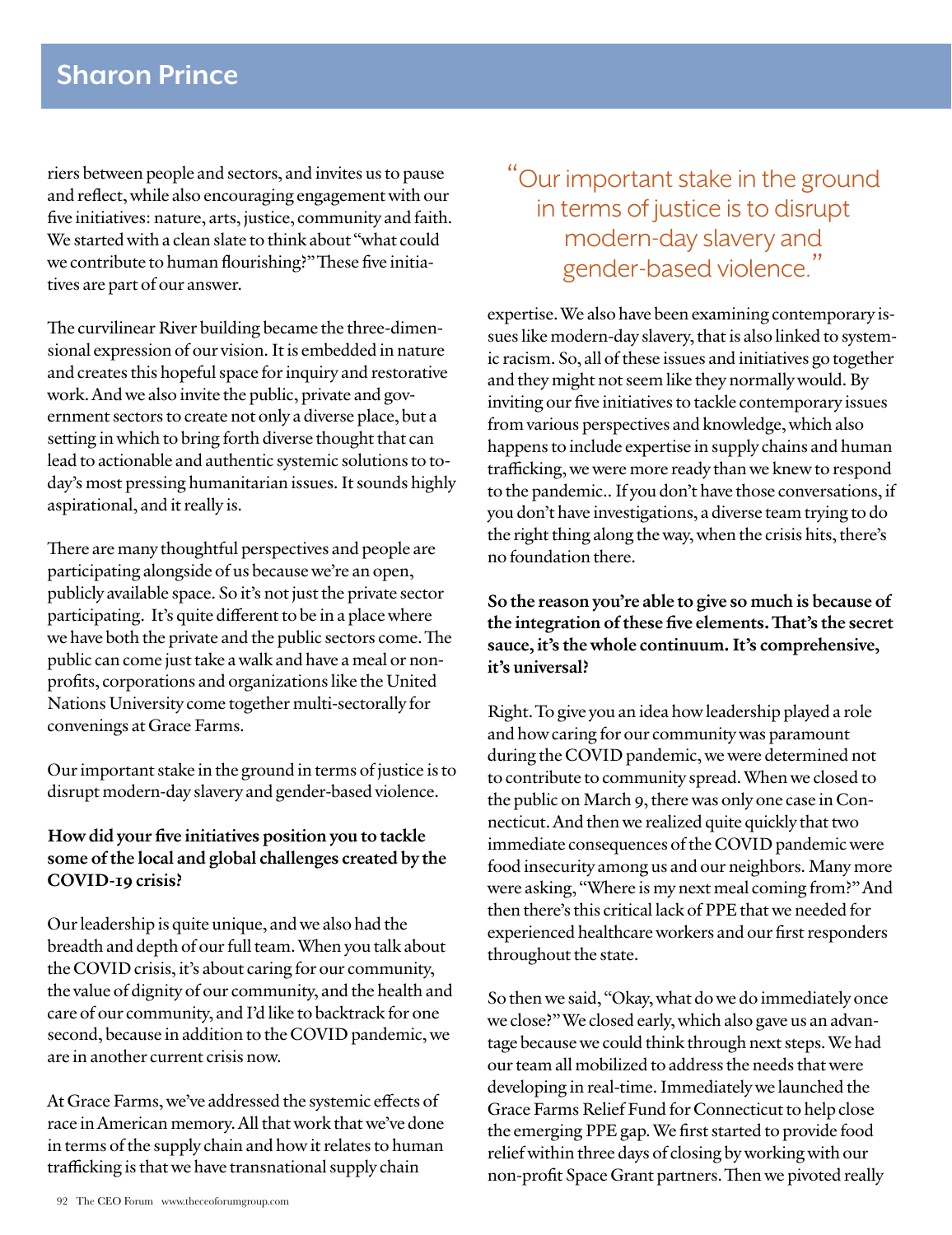## CEO & Founder **Grace Farms Foundation**



*In 10 weeks, Grace Farms Foundation secured, donated and delivered 1.5M pieces of PPE to health care workers and first responders throughout Connecticut. (Photo: Julien Jarry)*

quickly to focus on filling the critical PPE gap that our health care workers and first responders around the state were experiencing. It was on a Zoom call a week later where I committed to providing essential N95 masks for these frontline heroes and said, "Let's fill this gap for the entire state."

Thankfully our diverse team has a lot of first responders on it. We also have the expertise on our leadership team and through our Justice Initiative, we have a deep understanding of transnational borders, running task forces, and creating transnational networks. So, we had this array of active collaboration between government, public and private sectors. Then, we created a humanitarian distribution hub and recognized our interdisciplinary humanitarian model provided that framework, and then, in the last two months, we have speedily delivered and donated 1.5 million PPE to healthcare workers throughout Connecticut.

## I know that getting PPE seemed near impossible. How could you get 1.5 million? No one could get them.

That's a good question. We had to first start off with creating an alliance. You can't do it by yourself. So, we created the Grace Farms Alliance Against COVID-19, that includes corporations, organizations and institutions across sectors. Once we noticed that the state's deals were actually turning out to be mirages, we turned back to our cross-sector method and redirected our efforts to trusted overseas suppliers.

I did reach out … and family helps. I reached out to my sister and brother-in-law, who are both directors at Hamilton Beach Brands, and I asked them to introduce me to any of their appliance suppliers in China. That was one area.

I also reached out to two Chinese-American business women in Connecticut whom I knew had trusted supply chains as well. We were trying to develop an international supply chain, and local supply chain as well, starting here in the U.S. and in China. The diversification of suppliers is prudent, but what may not seem prudent was actually how I got it done, which was by employing unorthodox business methods. This approach enabled our purchases to come through quickly on much like a handshake deal.

So, I really banked on Hamilton Beach Brands, their trusted supplier, because they have hundreds of inspectors already on the ground in China. We did enough research to know which products we wanted to get so they would actually be used. We ended up taking a very calculated risk, so it wasn't naive. We knew that the clock was ticking, and we felt confident that we were taking all the necessary steps really to save lives. The timeline goes like this; it's a bit condensed. On March 26, one of Hamilton Beach Brands' manufacturers added capacity by sourcing PPE, and at the same time China lifted their PPE export policy. So, I placed my first order for 100,000 N95 NIOSH Respirators, and we received them here only five days later.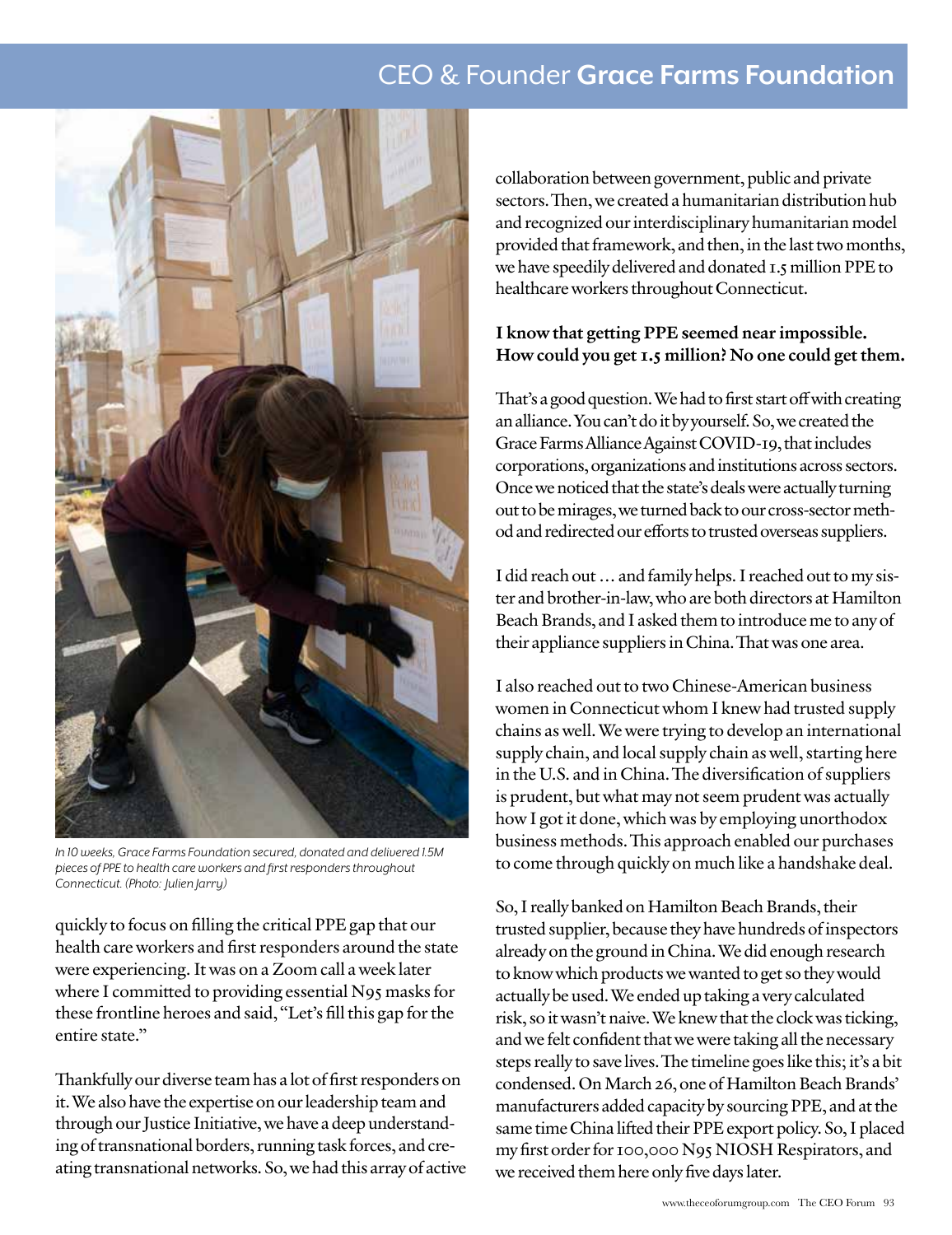"We ended up taking a very calculated risk, so it wasn't naive. We knew that the clock was ticking, and we felt confident that we were taking all the necessary steps really to save lives."

There was risk-taking. But you think about the healthcare workers taking risks every single day, you could see that. So, taking a risk, a business risk, was warranted.

To see this whole commitment through, I was inspired by Dr. Theresa Bowling, she's a chief anesthesiologist, who actually volunteered to work in the COVID unit. She would offer me boots-on-the-ground input on how she was immediately using N95s when they arrived. The PPE would arrive curbside, delivered by our local fire department volunteers, and that's a whole other discussion of how we actually distributed in real time. Once we landed those N95s, that first 195,000 were distributed that same day.

And this was like a task force kind of operation. We distribut-

ed PPE through our local emergency management team and with fire department volunteers who said that was one of their greatest moments of their history, of the department's 138 years of volunteering. They could serve our state.

So, Dr. Bowling inspired me. Every decision became more urgent, and the need to oversee the whole operation to make sure it was going to work from start to finish was necessary, because essentially, no one had ever done this, especially not in this kind of condensed timeframe without the resources we needed. Dr. Bowling was able to articulate how being assured of the fresh N95 respirators when she and her team were in the COVID unit, elevated their

ability to actually provide focused care, not worrying about whether their PPE was going to work. They were then able to concentrate on the intubation.

She said that it offered additional psychological benefits, because they needed to return to their families, they wanted to do so without fear of being infected or even infecting their loved ones with this deadly coronavirus.

## In retrospect what have you learned from this so far?

I think about most of our undertakings as CEOs, you don't know what all the potholes might be when you visualize a path forward and make a commitment, but you do know you have to work vigorously together and use all of your resources, much like an octopus, to make it happen. Months and years from now, I want to be able to look back at this time and be able to say that amidst the pandemic, Grace Farms Foundation continued to advance our mission and values with even deeper roots to help create grace and peace in our world.

Now let's talk about serving food to a dozen essential



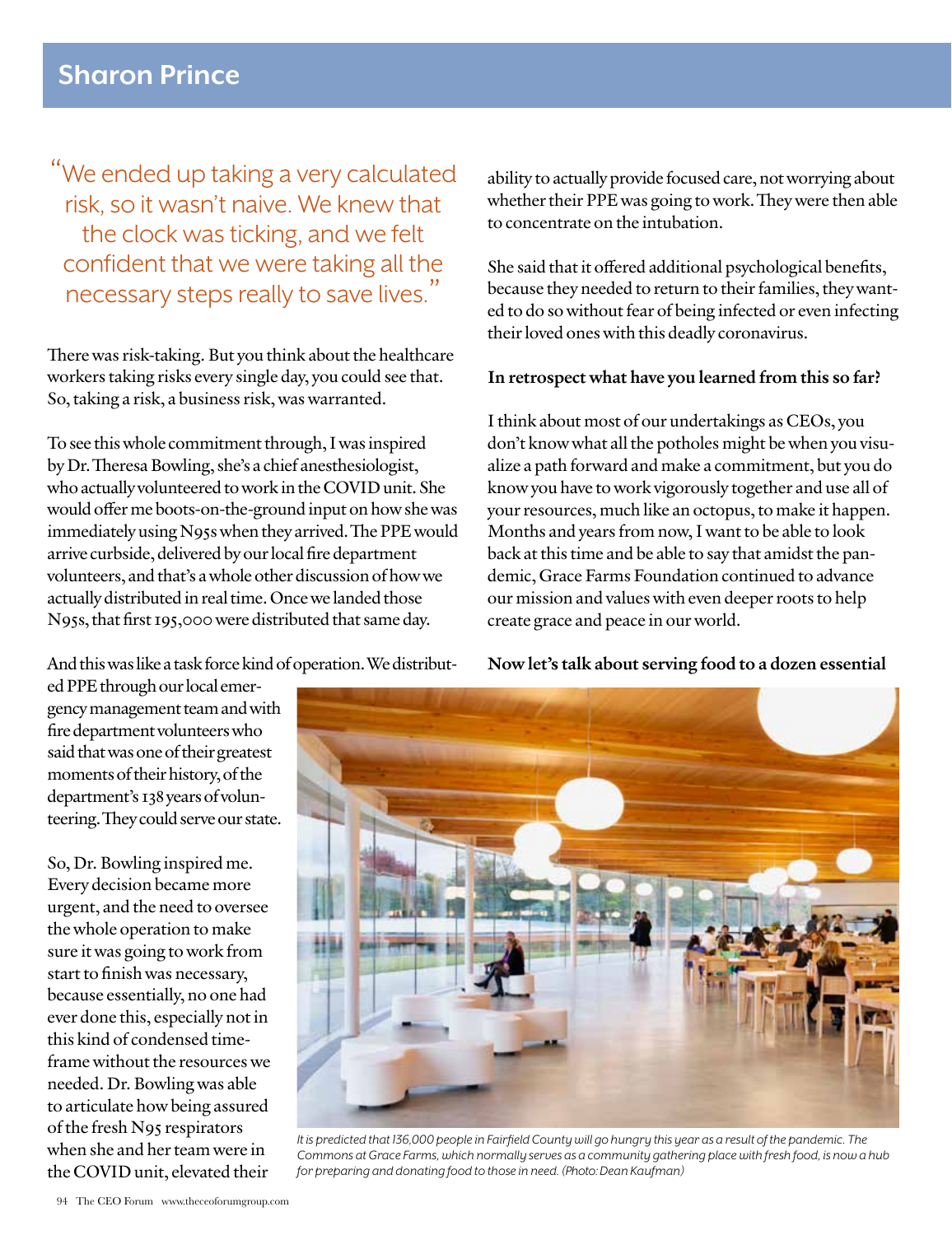## CEO & Founder **Grace Farms Foundation**



*The expertise within Grace Farms Foundation's Justice Initiative to disrupt forced labor has helped navigate PPE supply chains. Seen above is a Justice Initiative conversation with Dr. Denis Mukwege, Nobel Peace Prize winner and Congolese gynecologist, with Nicholas Kristof, columnist for The New York Times. (Photo: Vanessa Van Ryzin)*

organizations. As background, Grace Farms has its own food Commons with fresh, really good food. I know since I go there often to write my Forbes articles, and looking at all those acres of nature is great. Describe your community food initiative during COVID.

On the food side, that was something very much in our wheelhouse, because we have the Commons where we serve food to visitors and others and we also have a sustainable garden. It's quite large and we provide food to a number of local organizations like those who lead domestic violence crisis centers and others that align with our various initiatives. We already have those relationships built, so we immediately were able to call them up and ask, "What exactly do you need?"

So again, we were providing relief that was needed and could then really be able to take our whole team and concentrate on that food relief, which we're doing right now, and we will continue to do. It's become part of our DNA. Even when we re-open we will continue this work in some way.

So what is the most transformative part of your work over the past few months?

The past few months have really underlined the importance of leaning into our mission. By applying our values and our expertise, we were able to create these outcomes, and like we were just describing, maybe not just for now, but for the future of our own organization as well as for others. So it's been transformative to have the opportunity to do visible lifesaving work in providing this food relief and PPE versus the other lifesaving humanitarian work, like human trafficking work, that's often hidden from view.

So, that was what struck me. We're filling this PPE gap at the time no one in healthcare or government was able to. We were the first to deliver the N95s in bulk in Connecticut. Our work over the past

10 weeks has demonstrated that our model of using our place, our ongoing and interdisciplinary partnerships and perseverance works.

Your five initiatives give you a comprehensive perspective to solve major problems; sort of like Amazon mastering the customer intimacy process with books and then moving into everything. So what is your hope for the future of the world and of society post-pandemic?

I really love this question because at Grace Farms, our orientation is a hopeful future. The pandemic has now put global attention on supply chains. This provides us with an unprecedented opportunity to think more critically about supply chains – which is a core issue we need to tackle in order to stop human trafficking. We've been working to create a radical paradigm shift to raise awareness of forced labor in the building materials supply chain. We built a team of 50 leaders in the ecosystem of the build environment, back in September. It was the first real launching of this effort. Together, we've focused our work within the architectural sector and put a spotlight on forced labor in the building materials supply chain, the other